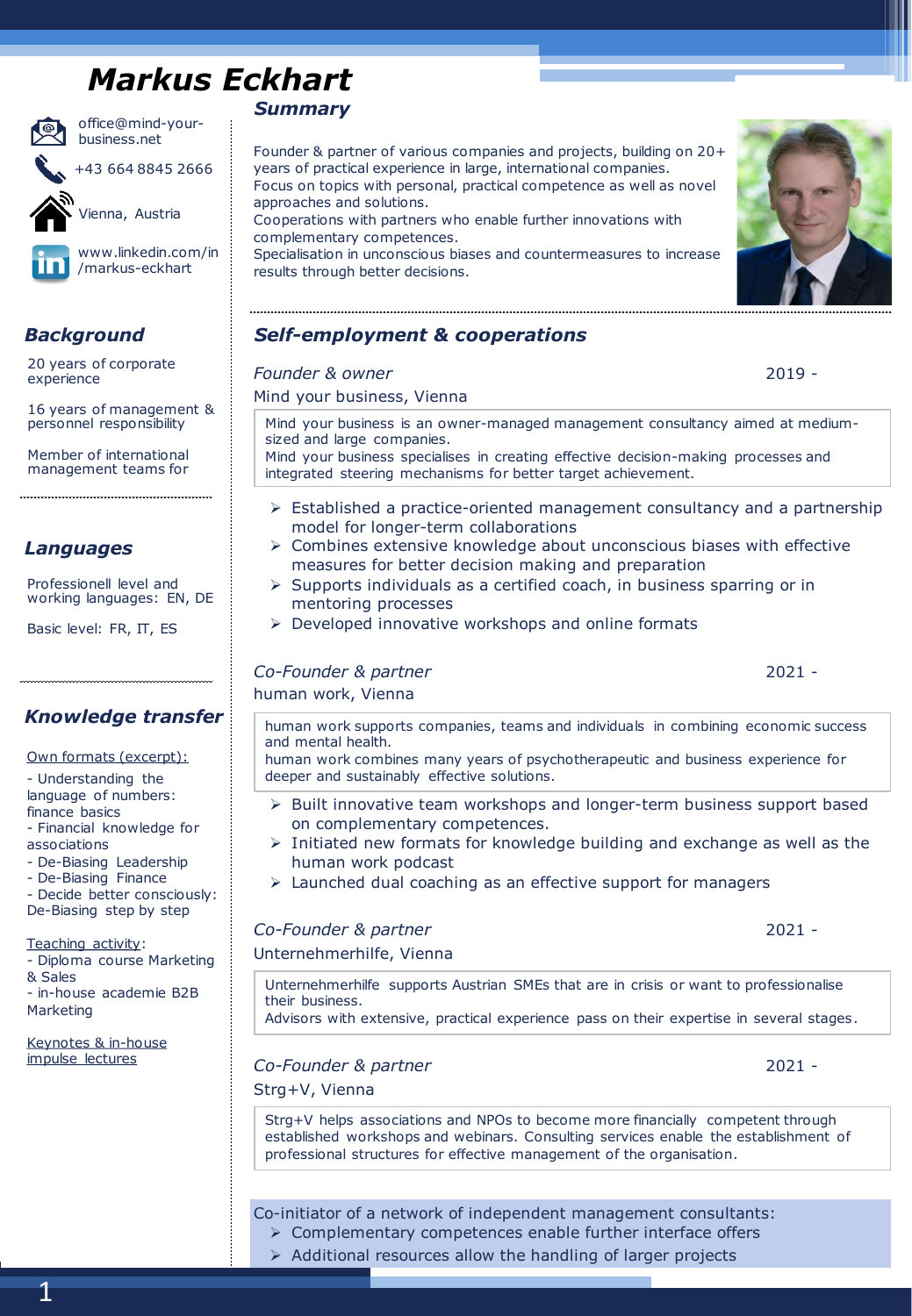Business Leadership Process Improvement Project management Solving complex issues

Efficiency improvement **Transformation** Leading intercultural teams Empathy Team development

Knowledge transfer Analysis & depth **Structuredness** Decision making Management of Unconscious Biases

### *Education*

Master Business Administration University of Vienna Master **History** University of Vienna 1st section

Law JKU Linz

### *Continuing education*

*Selective excerpt:* - Certified systemic coach, E.S.B.A.

- Agile basics, Borealis

- L2 leadership program, Borealis

- Machine learning, University of Washington

- Leadership program, Frost & Sullivan

- Inspiring Leadership through Emotional

Intelligence, Western Reserve University

- Inclusive Leadership,

Catalyst

- Successful Negotiation, University of Michigan

### *Competences Professional Milestones - Summary*

Goal- and implementation-oriented business leader with a long track record in Austrian top 10 company. Focus on decisions, holistic view and interfaces in organisations based on more than 16 years of leadership and responsibility in management teams. Combines conceptual skills and process orientation with high personal competence in cooperation with others. Founded Mind your business in 2019 to support companies in setting up and expanding professional structures and processes for better decision-making and in the area of controlling & finance.

*Head of Strategic Marketing & Services* 2017 - 2019 Borealis Headoffice, Vienna

As a member of the *Marketing Leadership Team*, I was responsible for strategy & implementation, customer segmentation, Marketing academy, market and competitor intelligence and innovation implementation. I led and managed C*ommercial* and *Marketing Excellence* initiatives for the marketing function (approx. 170 people) within the Polyolefins Division (5+ billion EUR sales).

- ➢ Successfully implemented lead management processes and CRM roll-out in the marketing division.
- ➢ Achieved turnaround in achieving targets from 2017 in commercialisation of innovations
- ➢ Delivered Commercial Excellence improvements of 9.2 MEUR in 2018
- ➢ Successfully promoted the focus on sustainability in the Polyolefins Board and marketing strategies

| Controller Polyolefins & Business Optimisatio |
|-----------------------------------------------|
| Borealis Headoffice, Vienna                   |

*Controller Polyolefins & Business Optimisation* 2015 - 2017

I was part of cross-functional core teams responsible for the S&OP processes of *longterm planning* and *business optimisation* for the Polyolefins Division vis-à-vis the Board. I redesigned decision-making processes and led structural improvement initiatives to optimise results.

In *Business Finance*, I was responsible for the core processes of reporting and evaluation for the division (EUR 5+ billion turnover).

- ➢ Realised significant improvements in results from 2015 onwards as a core team member in Business Execution
- ➢ Shape the 2025 strategy as streamleader Finance and designed the framework for the implementation of the resulting projects
- ➢ Reduced over 75% of reports in the division by 2016 through strict prioritisation and decision focus
- ➢ Integrated business case results into planning and reporting processes for the first time and eliminated inefficiencies through a novel approach

## *Controller Polyolefins Business Center* 2012 - 2015

Borealis Headoffice, Vienna

In the Polyolefins *Business Centre management team*, I managed the implementation of the new strategy and centrally aligned processes in the division. In the *CFO project* I-13, I redesigned roles, competency requirements and reporting for the Business Finance division.

- ➢ Established an integrated concept for long-term site and asset optimisation in the area of business portfolio management
- ➢ Initiated and managed the division's first advanced analytics projects and created appropriate resources and competencies
- ➢ Significantly increased the quality of business cases for the Board by introducing and leading a business sparring format
- ➢ Managed the cost reduction of more than 20 MEUR in the Supply Chain area